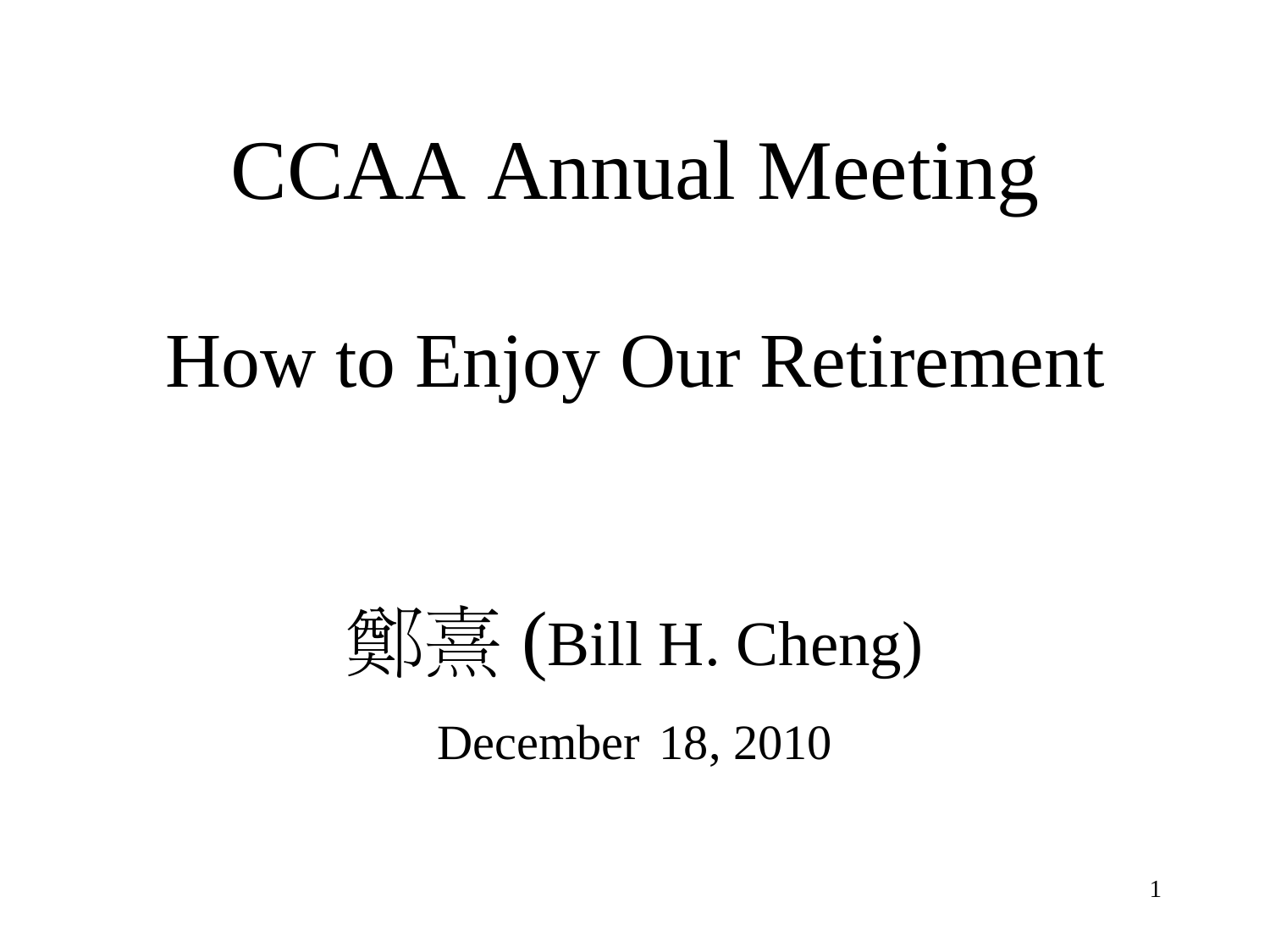### Goals in Retirement

- Enjoy golden years in Our life
- Spend quality time with family and friends
- Continue life-long learning

Pursue happiness in a stress-free environment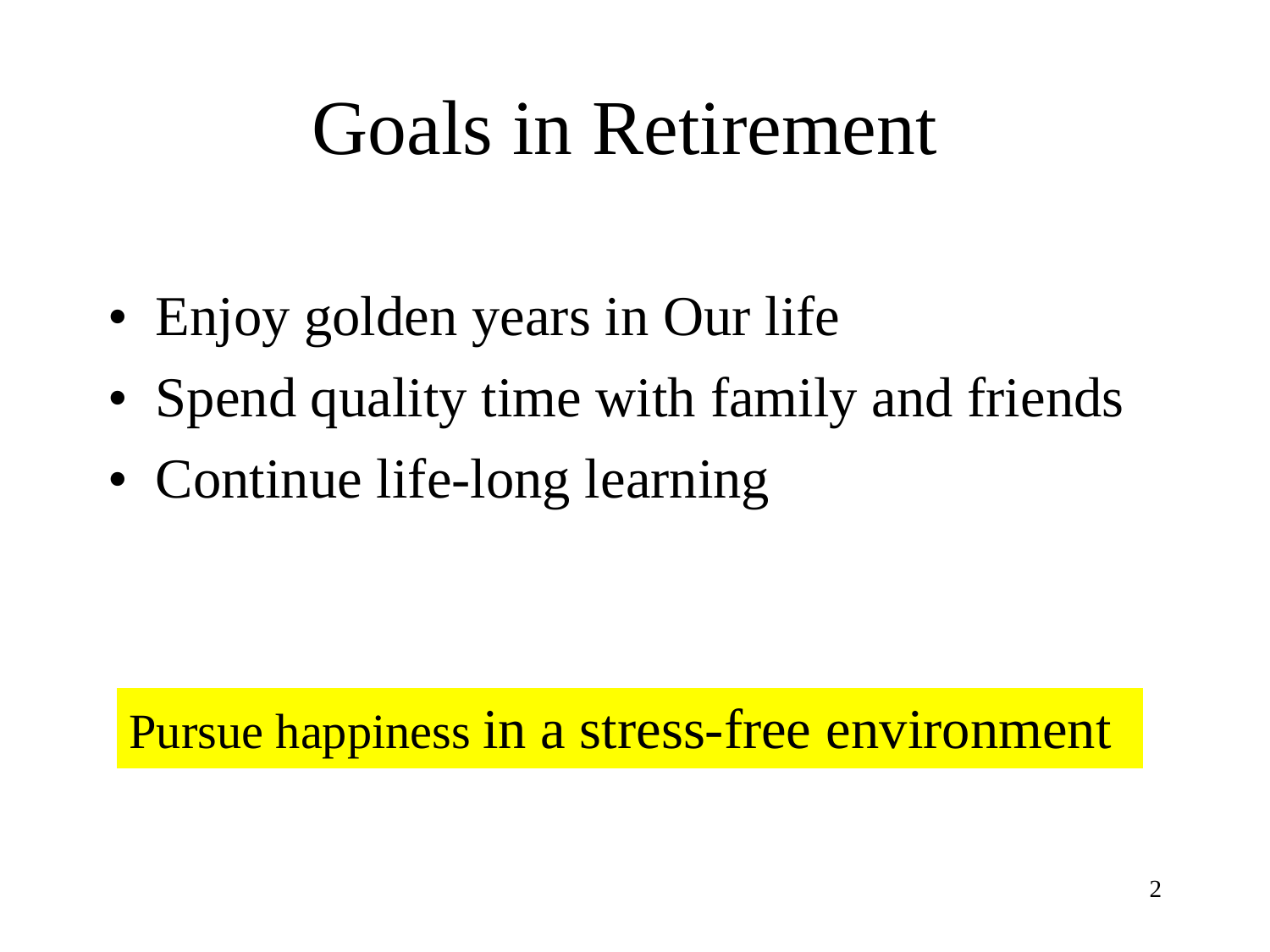### Model of Retirement Process



–**Hobbies and traveling**

–**Rest on Sunday**

**The time span of each phase varies greatly from person to person**

–**Weekend activities**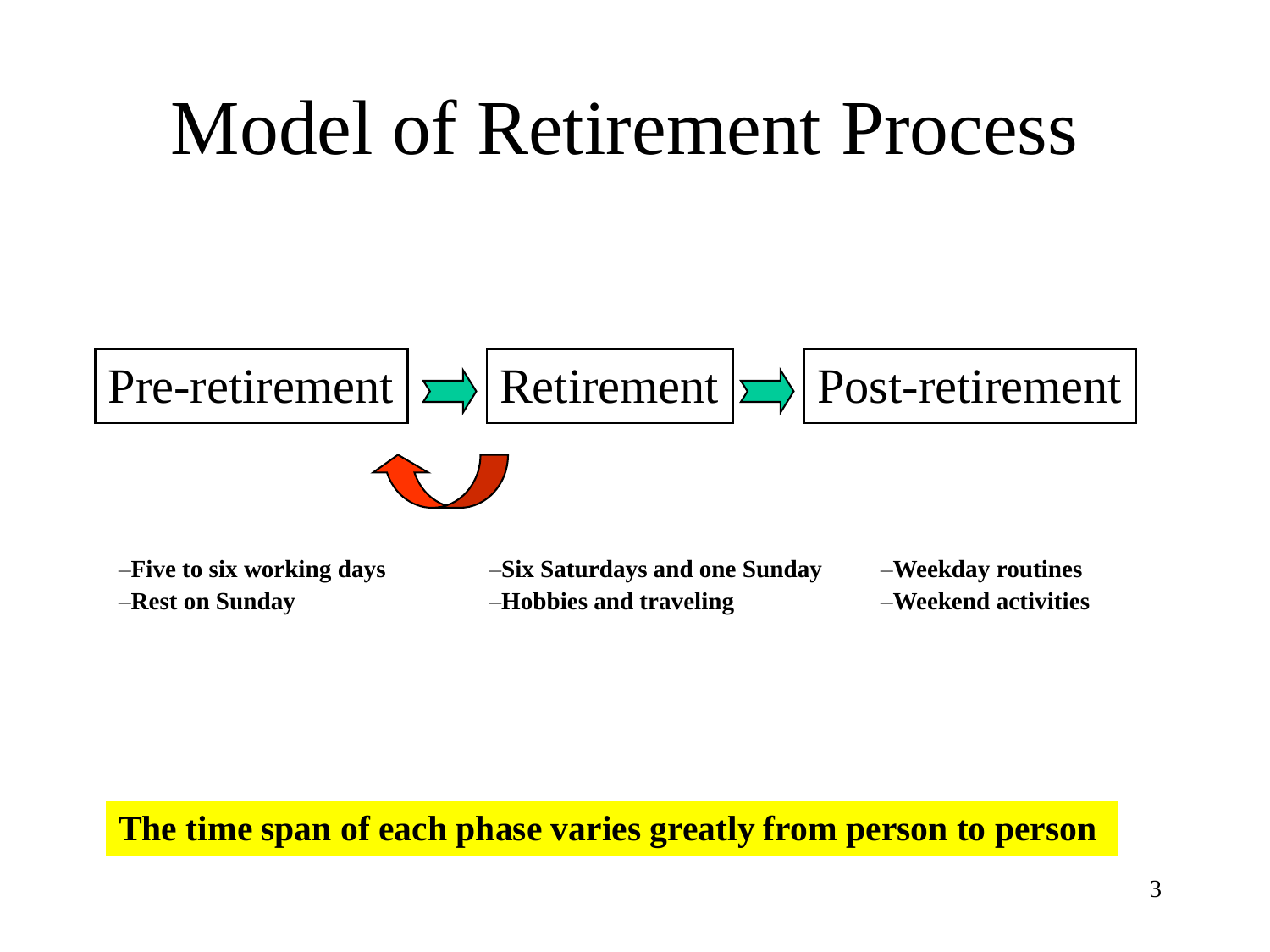## Pre-Retirement

- Debate Pros and Cons of retirement
- When to retire
	- Year
	- Month (e.g., travel schedule, retirement benefits)
- Resources needed to retire
	- Income (pension, social security, investments, annuity)
	- Expenses (monthly and yearly)
	- Insurances (health, life, long term care)
- Decision to age in-place or move elsewhere?

#### Attend pre-retirement seminars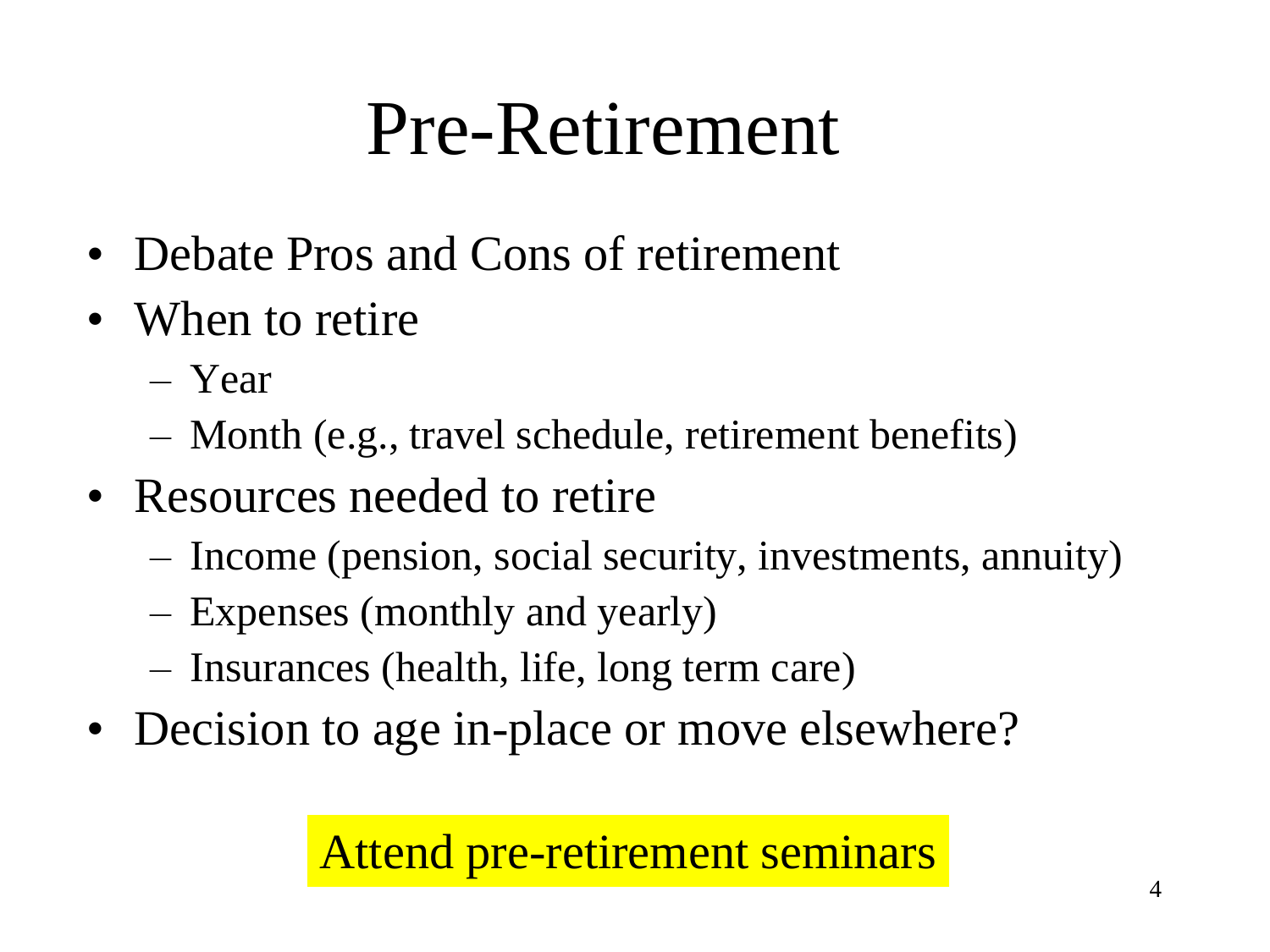## Retirement

- Hobbies
	- Reading, writing, painting, and calligraphy
	- Music, singing, dancing, DVD, operas, and plays
	- Mahjong, bridge, chess, and sudoku
	- Tennis, ping pong, golf, and swimming
	- Walking, jogging, biking, and hiking
	- Digital photography
	- Internet surfing and E mailing
	- Gardening and landscaping
	- Bird watching
- Traveling
	- US (Grand Canyon, Yellow Stone, Niagara Falls )
	- Abroad (Taiwan, China, Canadian Rockies, Europe)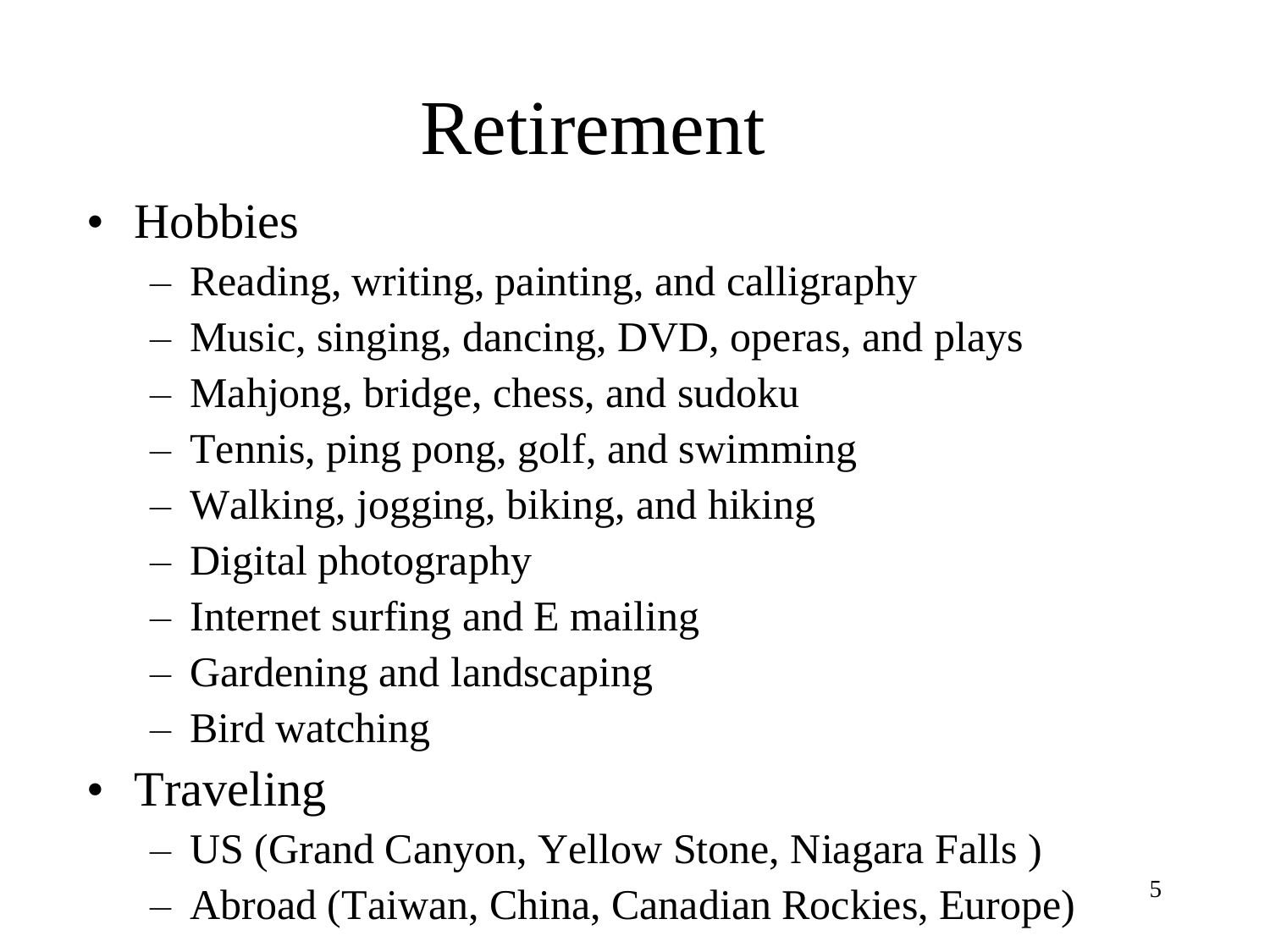## Post-Retirement

- Preserve physical and mental health
	- Practice Tai Chi, Chi Gong, and reflexology
	- Learn a foreign language to delay Alzheimer's disease
- Write memoirs and travel books
- Be a volunteer
	- Alumni Associations (reunions after 45, 50, & 60 years)
	- Senior Associations
		- Teach English Conversations and US Citizenship
		- Teach Computer and Internet
		- Organize health education workshops
		- Write proposals for fund raising
	- Religion (church, cathedral, temple)
- Invest (stocks, bond, CD, and real estates)
- Are grand kids good reasons to retire?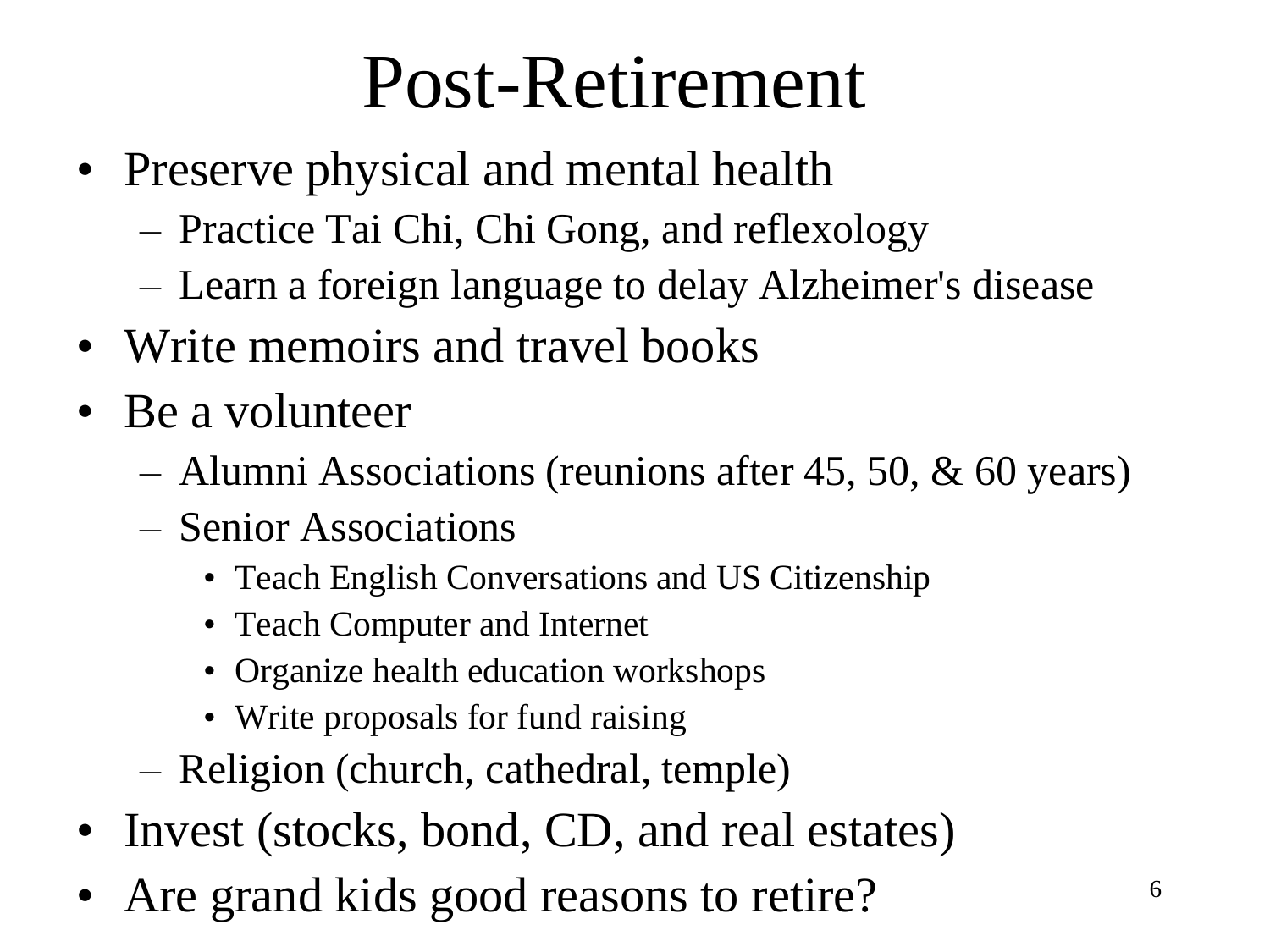# Tips for Retirees #1 Maintain Healthy Lifestyle

- Weekday Routines
	- Go to bed early and get up early
	- Massage Our head and body in bed
	- Exercise for 30 minutes in the morning
	- Eat three meals at regular times with fixed quantities
- Medical Care
	- Conduct annual physical check ups
	- Cut back medications with doctors' consent
	- Quit smoking and limit drinking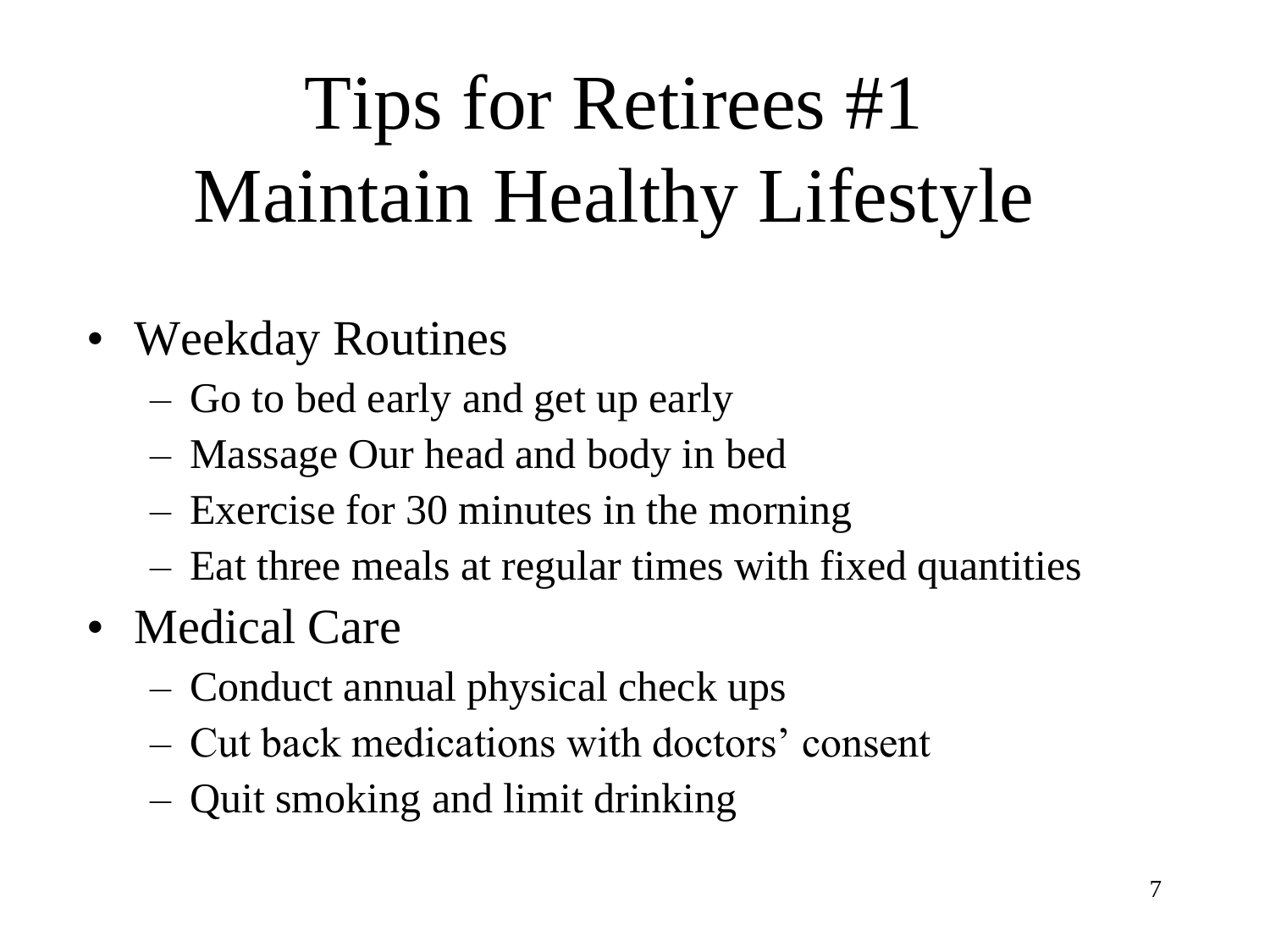# Tips for Retirees #2 Develop Positive Attitudes

- Think positively
	- Appreciate what you have got today
	- Is half a cup of water half empty or half full?
- Forget what you did and how great you were
	- Titles, degrees, and awards don't matter any more.
- Adjust family life with spouse in 24/7
	- Promote 3C (Communications, Collaboration, Caring)
	- Start collaboration projects with our spouse(s)
	- In the event of conflicts, create win-win situations.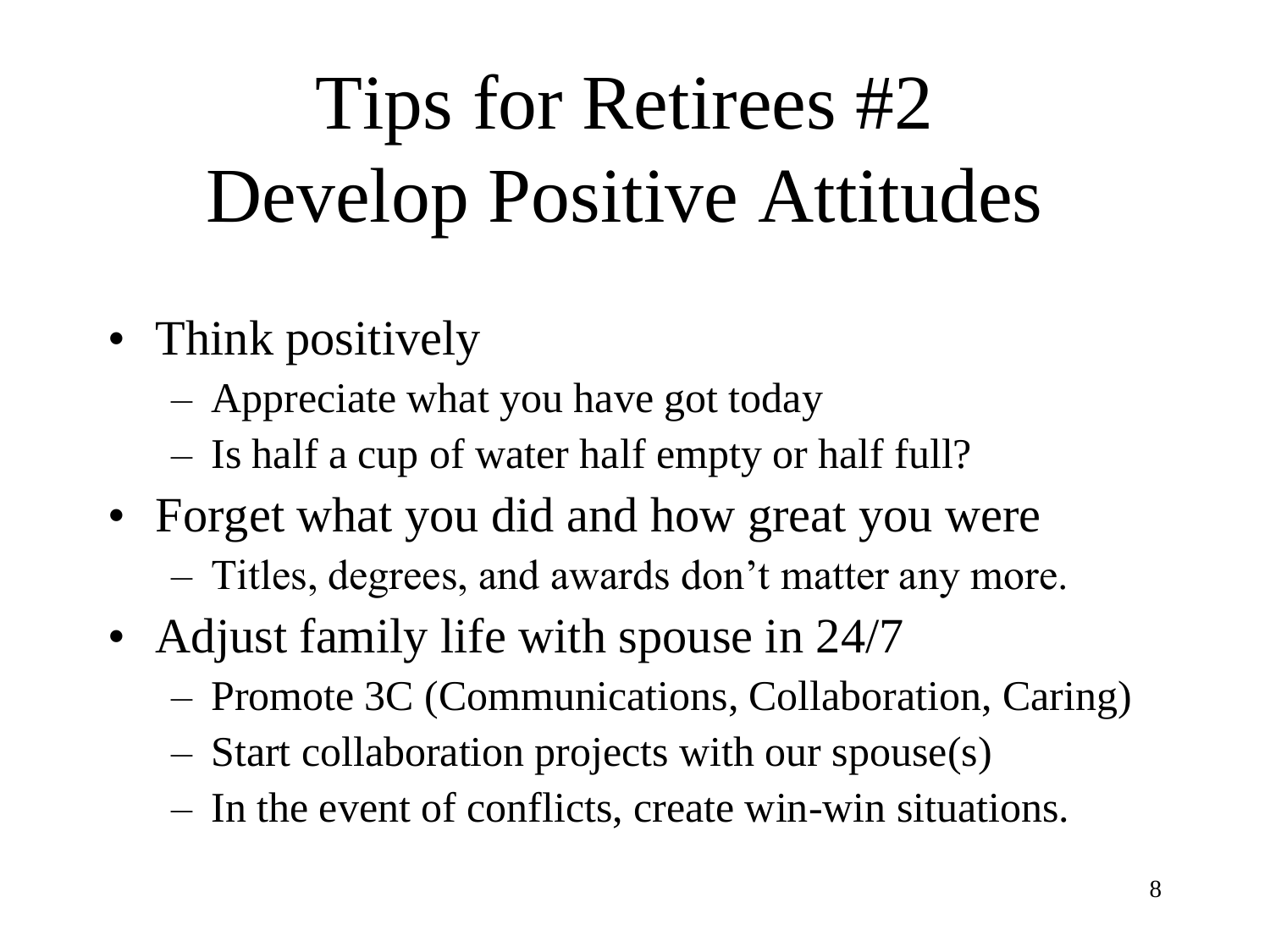# Tips for Retirees #3 Help Family and Friends

- Helping people and doing good deeds are roots of happiness
- In helping family and friends, you
	- Forget Our own problems
	- Develop a wonderful sense of accomplishment
	- Become a stronger person.
- You make more friends by caring and sharing than by showing off Our accomplishments

#### **To make ourselves happy by helping others is the key to Positive Psychology**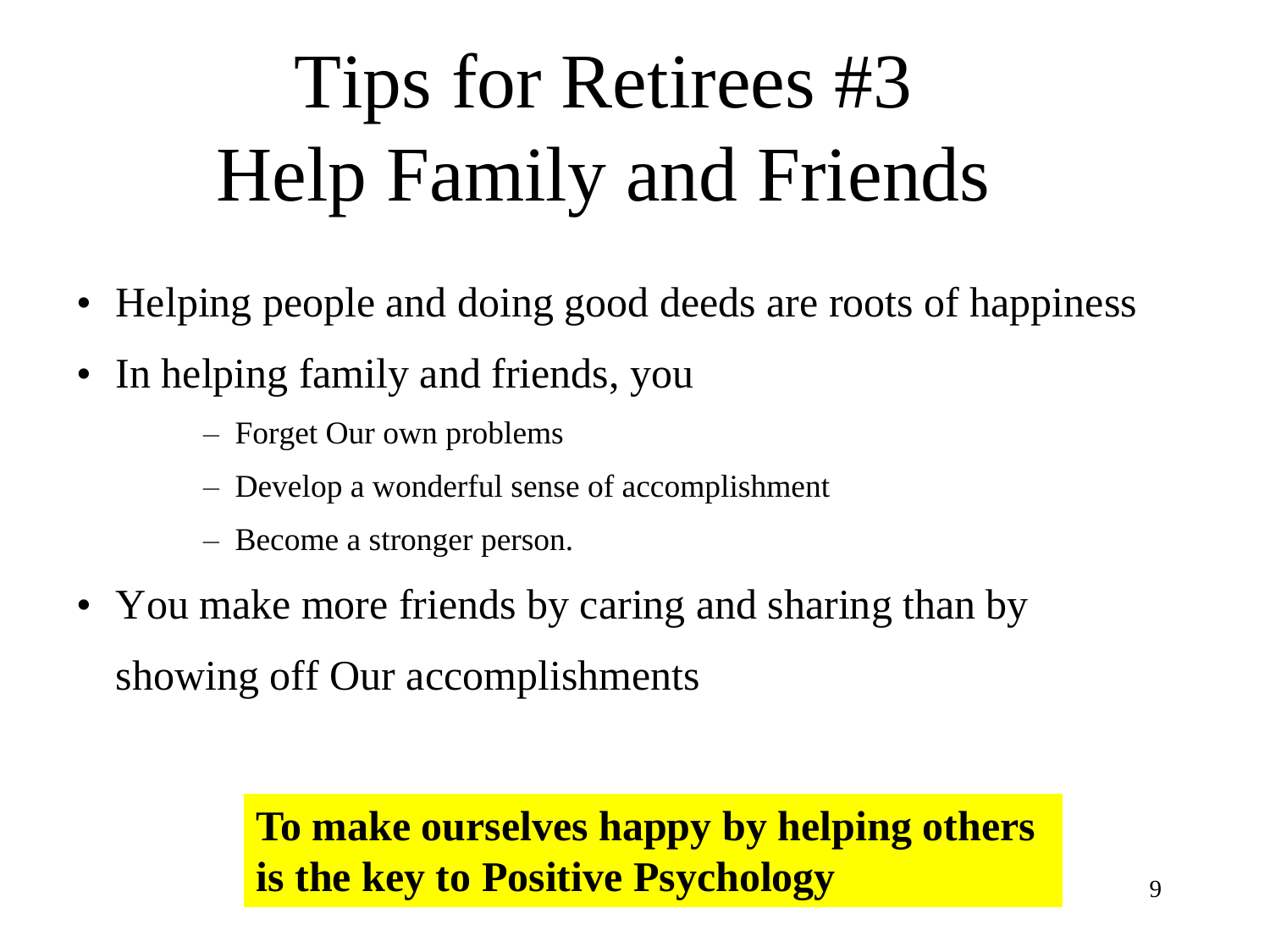# Growing Up with Family & Friends

**Growing older is mandatory. Growing up is optional.**



others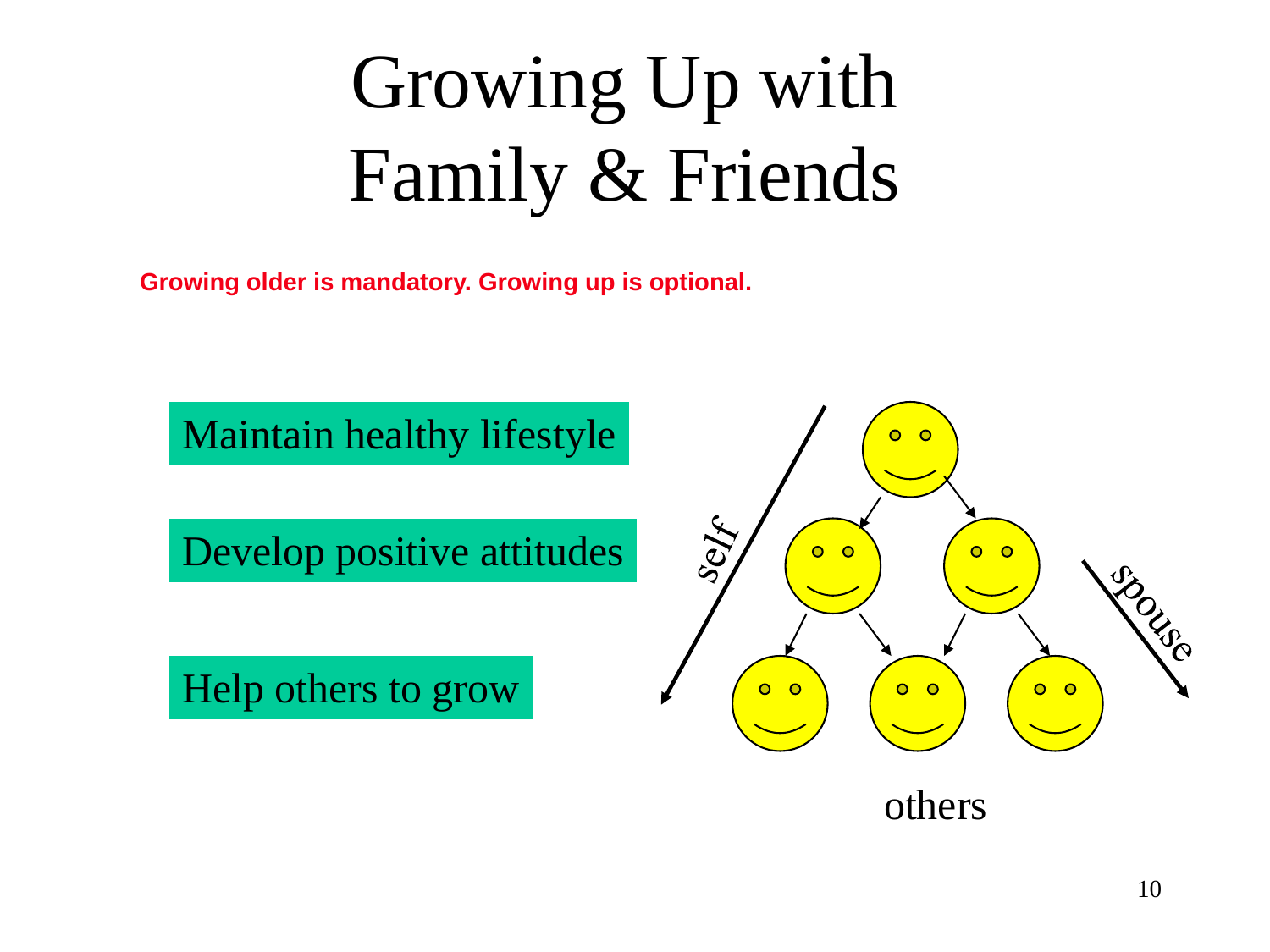## Conclusions

- The timing to retire is a very personal decision
- Retirement is a three-step process from pre-retirement, retirement to post-retirement plus a feedback loop
- Retirees need positive thinking and adjustments with spouse
- Helping family and friends is the root of happiness
- Post-retirement could be our golden years to
	- Improve our health,
	- Unleash our potential,
	- Make our dreams come true.